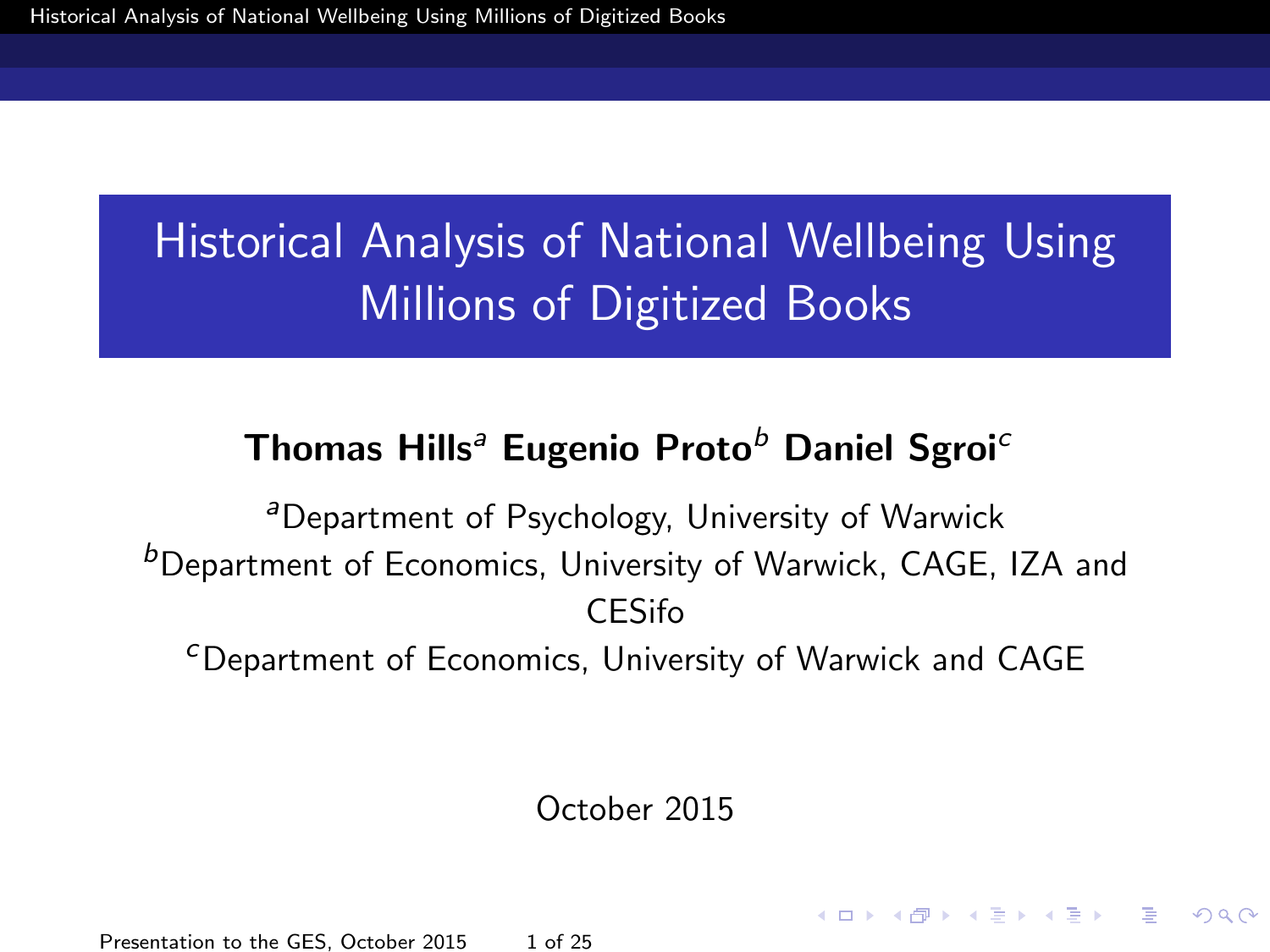## <span id="page-1-0"></span>Subjective Wellbeing and Gross Domestic Product

- **Subjective wellbeing (or "happiness") has played a minor role** in the development and application of economic policy in the past
- Recent call for a dashboard of indicators (Stiglitz Commission, OECD Better Life Index, UN World Happiness Report)
- **Many nations now collect subjective wellbeing data to use** alongside GDP in national measurement exercises.
- But it's difficult to know how to interpret these, because we have a very limited history

 $\Omega$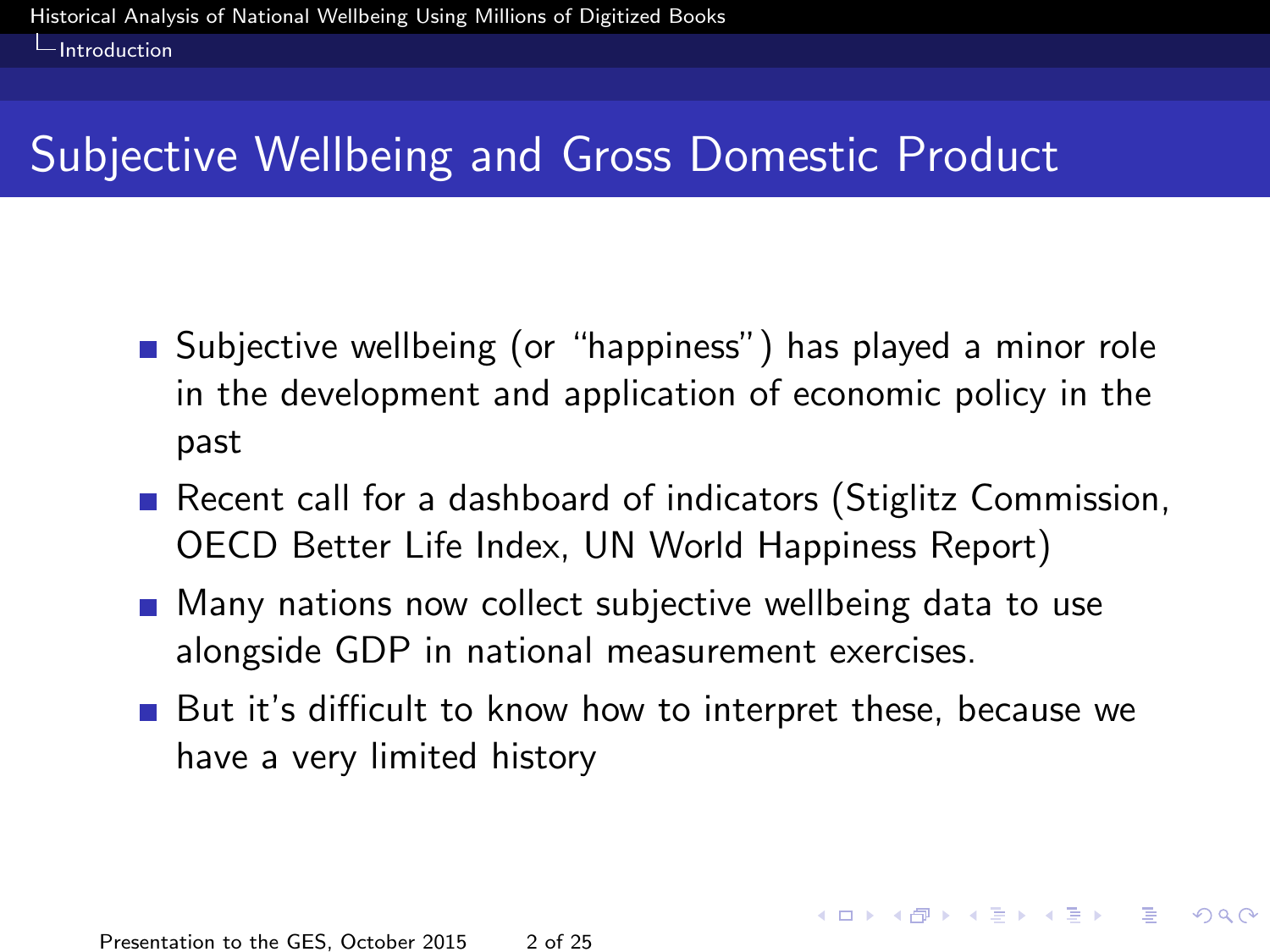## <span id="page-2-0"></span>GDP, History and Concerns

- Development of GDP in the 1930s immediately following the Great Depression; Simon Kuznets (early developer) had different ideas about GDP (e.g., shouldn't include military spending or disservices)
- **Problems with GDP (there are many)** 
	- Time is not included: JP Morgan Chase, BP Deep Horizons oil spill increased US GDP; spending savings increases GDP temporarily
	- **Leisure is not included: Ramadan reduces GDP, but increases** wellbeing (Campante and Yanagizawa-Drott, 2013)
	- Other issues: exchange rates, goods change, informal economies, complexity, sustainability.
- Need to roll back GDP figures (e.g. Maddison Historical GDP Project going back to AD 1)

イロト 不優 ト 不重 ト 不重 トー 重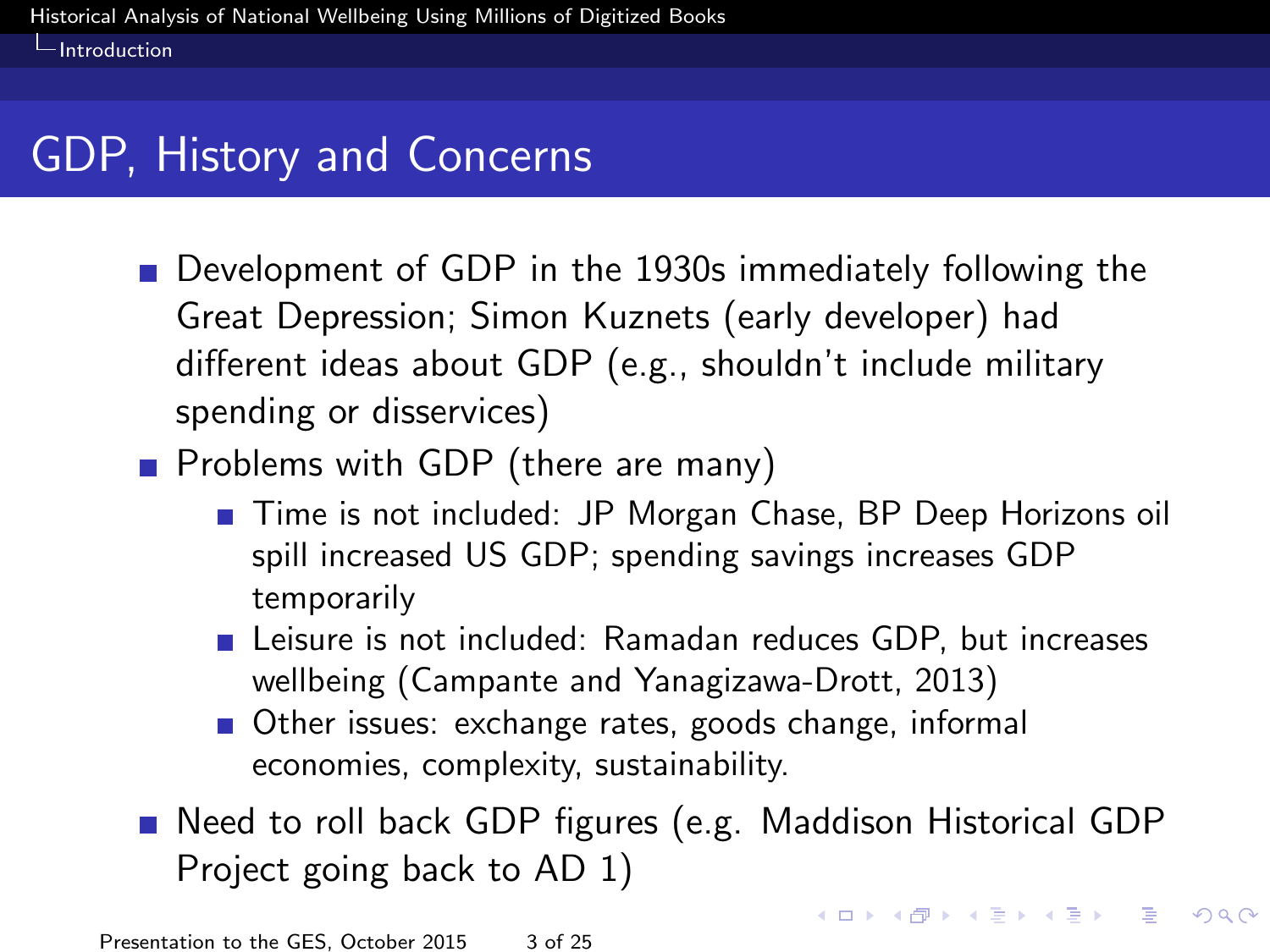## <span id="page-3-0"></span>Our approach

- Our primary objective is to produce a workable proxy for subjective wellbeing going back to 1776
- **Inferring public mood (i.e. sentiment) from text (e.g., Nguyen** et al,. 2010)
- We use Google Ngrams and word norms for valence 6 languages English (British), English (American), German, Italian, Spanish, French.
- valence norms has words rated on a scale from least to most positive (about 1000 words for most languages), all languages based on same set of words (ANEW)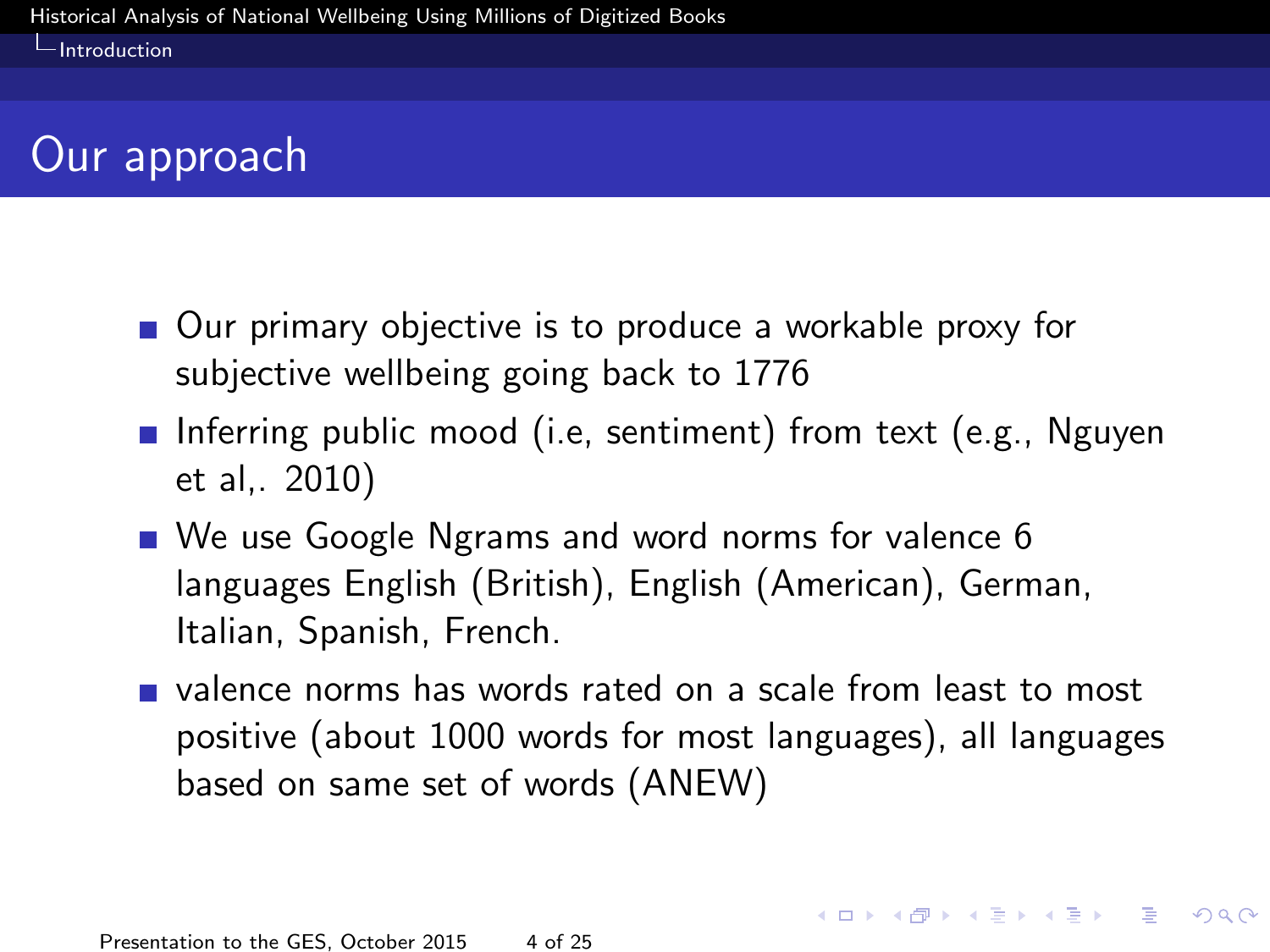## <span id="page-4-0"></span>Language Average Valence Computation

For each language we compute the weighted valence score, Valence<sub>t</sub>, for each year, t, using the valence,  $v$  for each word, j, as follows,

$$
\mathsf{Val}_{i,t} = \sum_{j=1}^n v_{j,i} p_{j,i,t};
$$

where  $\mathsf{v}_{j,i}$  is the valence for word  $j$  as found in the appropriate valence norms for language  $i$ , and  $\boldsymbol{p}_{j,i,t}$  is the proportion of word  $j$ in year  $t$  for the language  $i$ .

**KORK EX KEY STARK**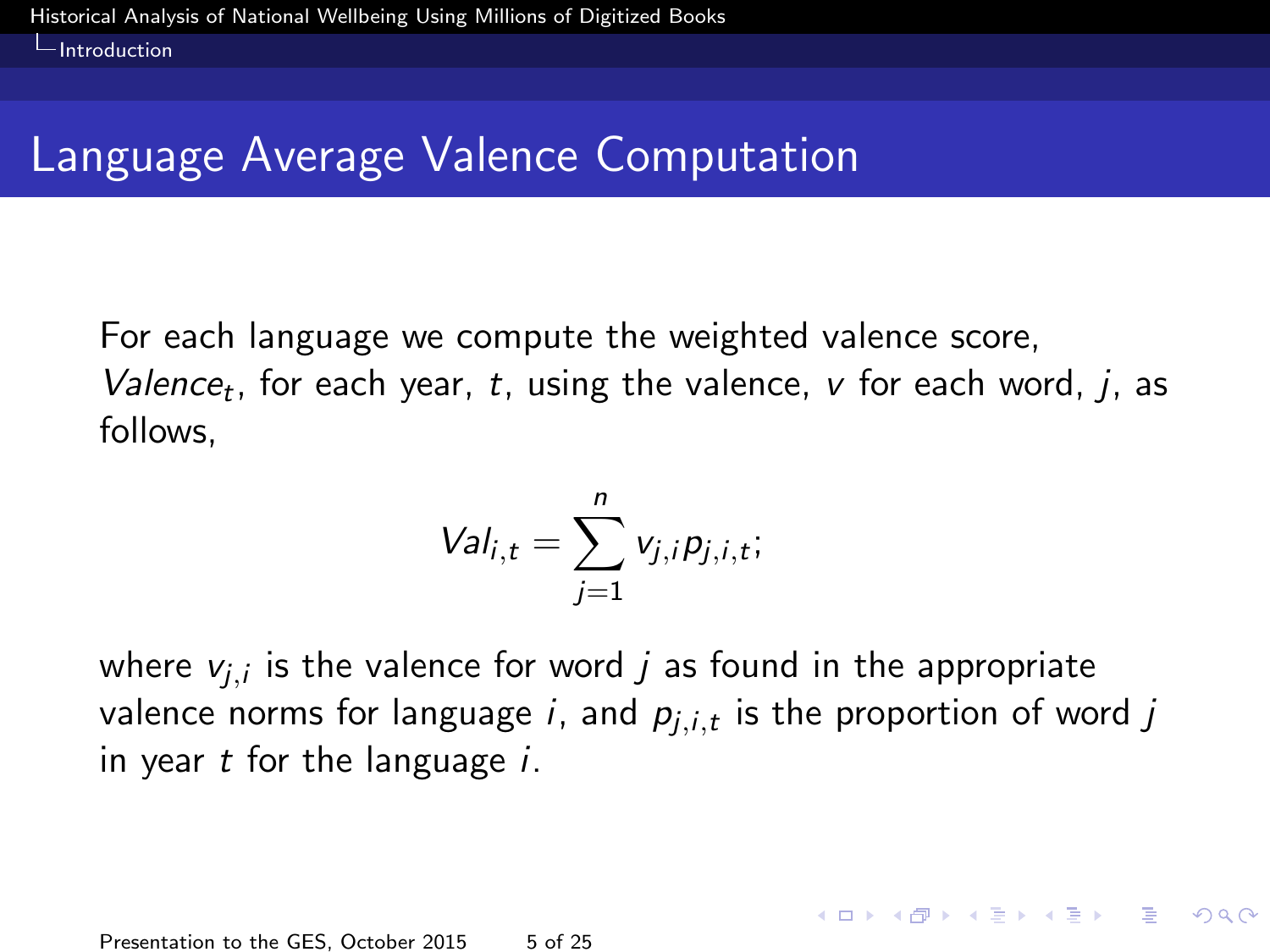<span id="page-5-0"></span>[from the Valence to the "Estimated" Subjective Wellbeing](#page-5-0)

## Valence and Aggregate Life Satisfaction.

Figure: Residual of the average Life satisfaction and of the Valence for the period 1972-2009 for France, Germany, Italy, Spain, UK. The residuals are calculated after regressing valence and life satisfaction against the country dummies.



 $A \oplus A \rightarrow A \oplus A \rightarrow A \oplus A$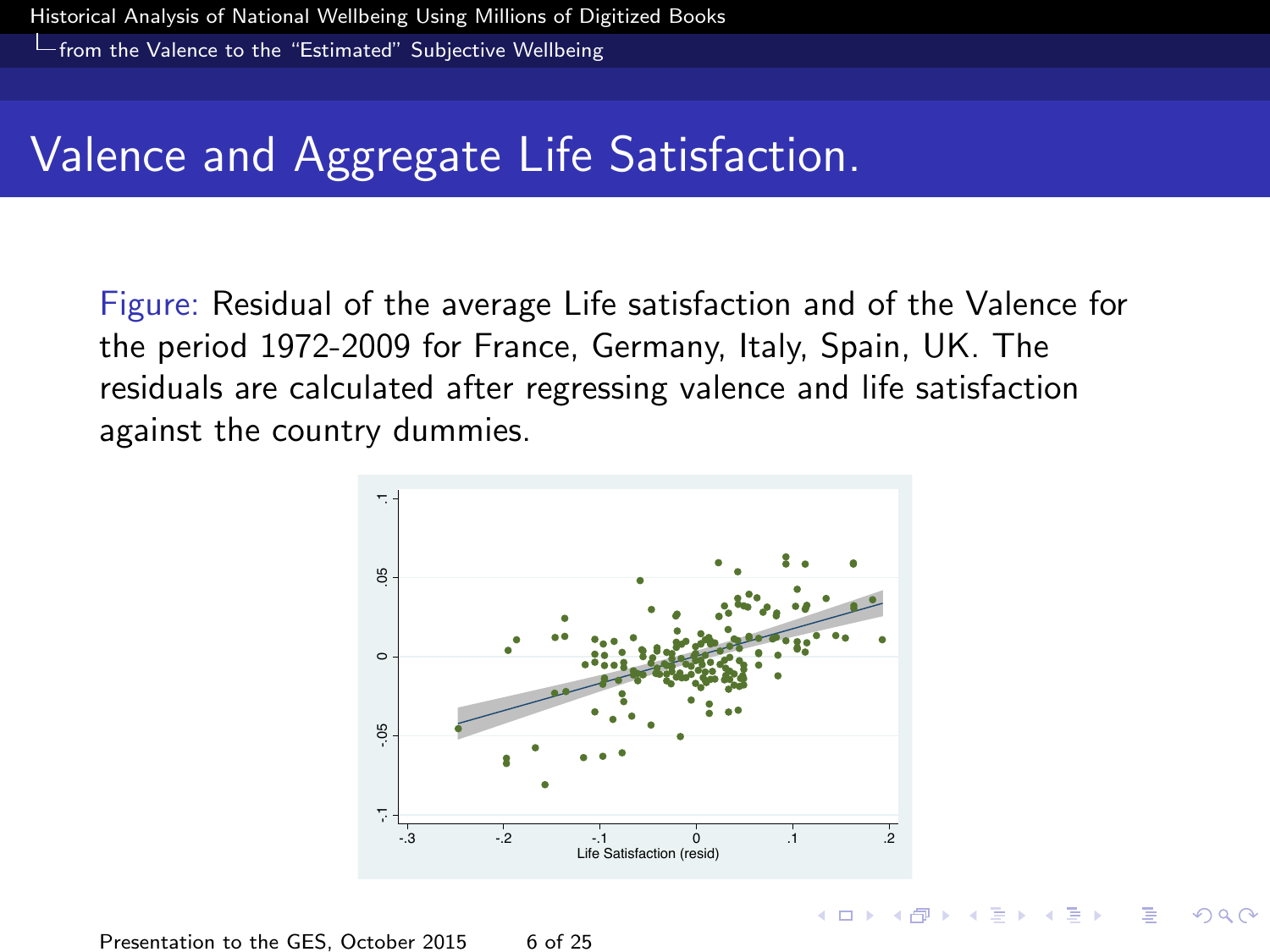<span id="page-6-0"></span>[from the Valence to the "Estimated" Subjective Wellbeing](#page-6-0)

## Valence Predicts Aggregate Life Satisfaction

Table: Average life satisfaction per country and year is the dependent variable. Coefficients are in standard deviations.

|               |           | $\overline{2}$ | 3          | 4                    |
|---------------|-----------|----------------|------------|----------------------|
|               | Year FE   | with GDP       | until 2009 | W/O Spain and France |
|               | $b$ /se   | $b$ /se        | $b$ /se    | $b$ /se              |
| Valence       | 1.4646*** | 1.3795***      | 1.3892 *** | 2.1837***            |
|               | (0.3535)  | (0.3847)       | (0.2483)   | (0.3453)             |
| Log GDP       |           | 0.1747         | 0.2186     | 0.5076               |
|               |           | (0.3102)       | (0.2327)   | (0.3624)             |
| Country FE    | Yes       | Yes            | Yes        | Yes                  |
| Year FE       | Yes       | Yes            | Yes        | Yes                  |
| Words Covered | Yes       | Yes            | Yes        | Yes                  |
|               |           |                |            |                      |
| r2            | 0.903     | 0.903          | 0.904      | 0.953                |
| N             | 119       | 119            | 163        | 78                   |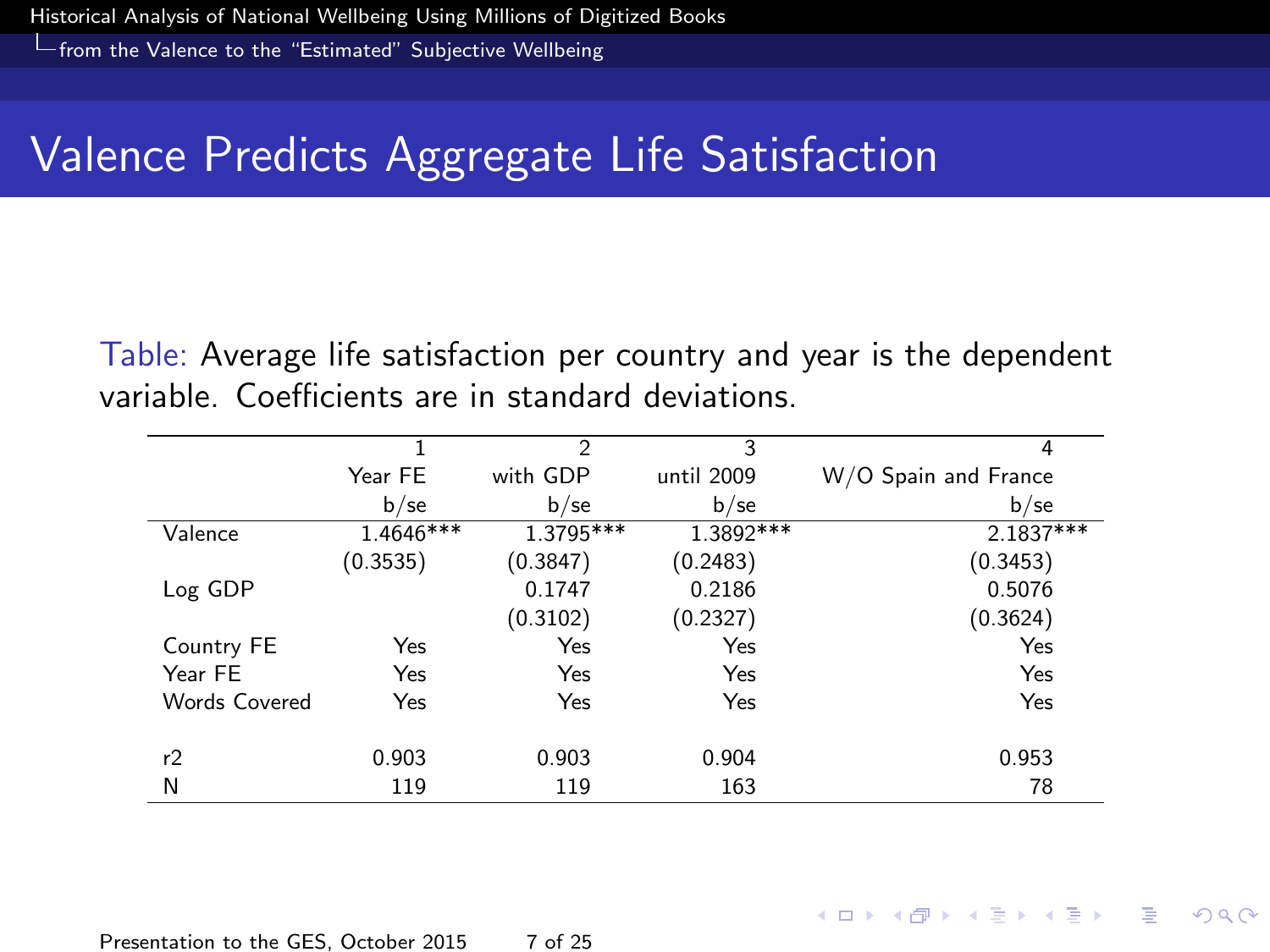<span id="page-7-0"></span>[The Average Valence for each languages and in the years](#page-7-0)

#### Words and Words Covered.



イロメ イ部メ イ君メ イ君メ

 $299$ 

Ε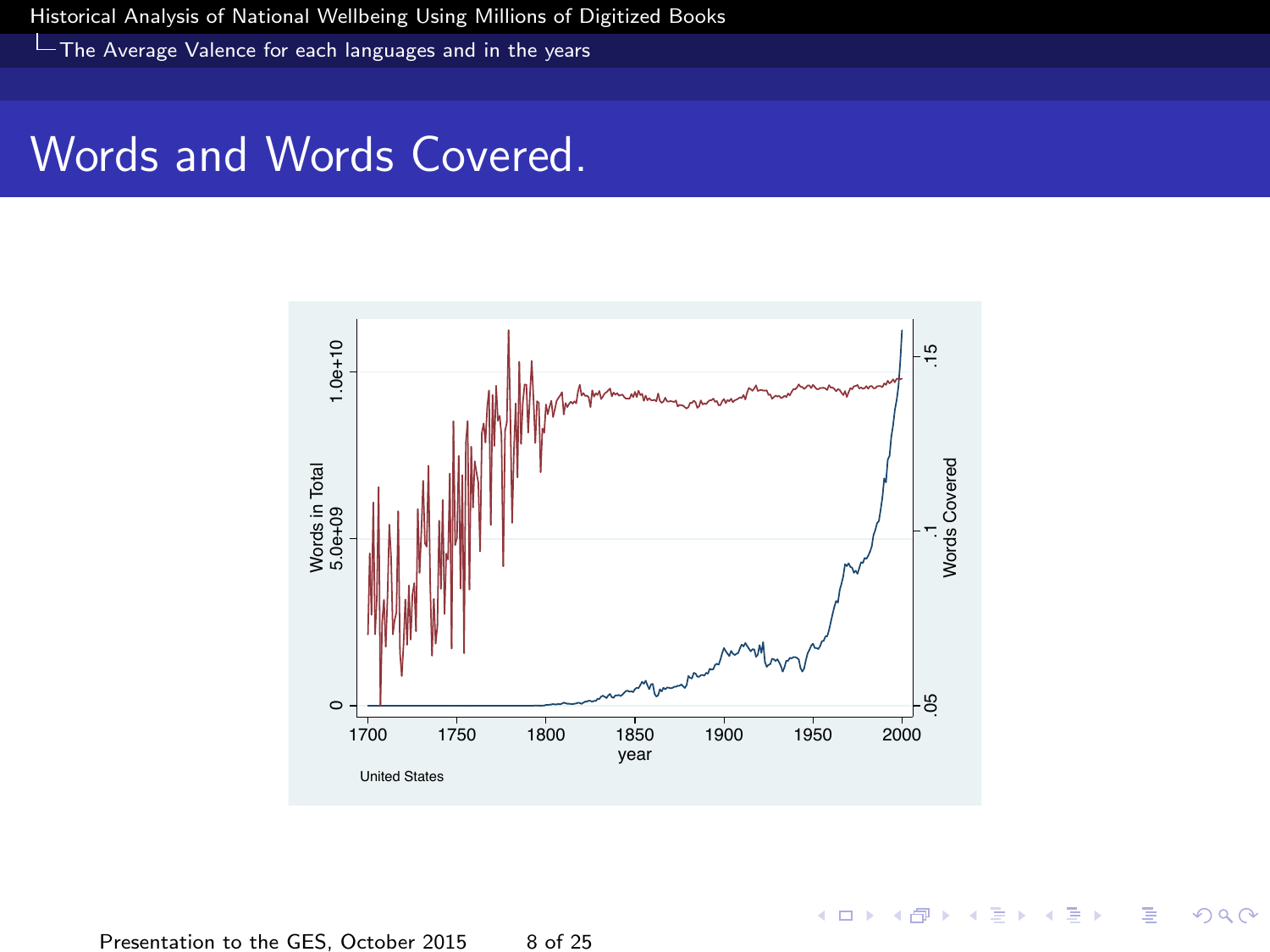<span id="page-8-0"></span>[The Average Valence for each languages and in the years](#page-8-0)

#### Words and Words Covered.



 $\leftarrow$   $\Box$ 

 $AB + AB$ 

 $\rightarrow$ Þ × Ε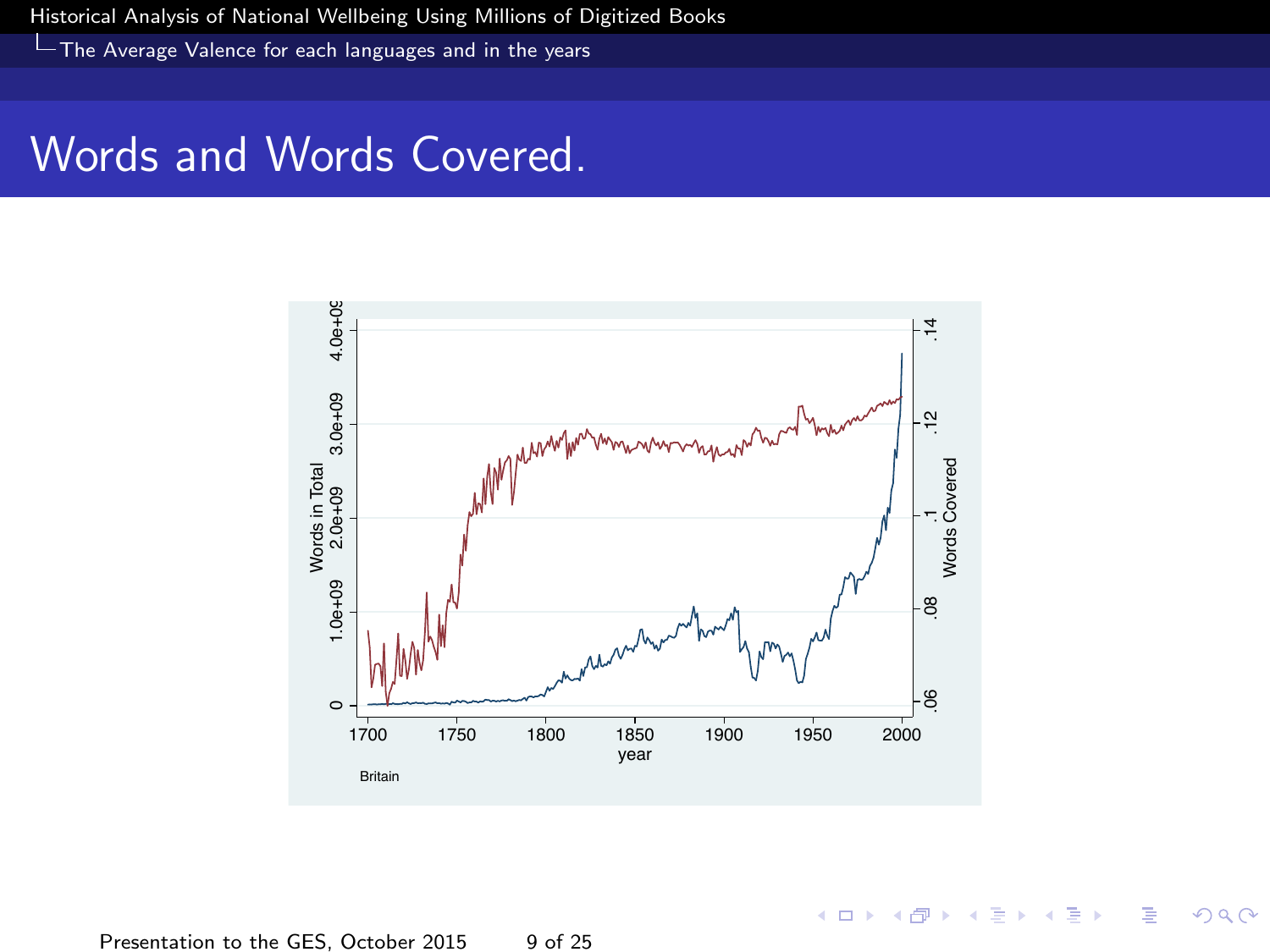<span id="page-9-0"></span>[The Average Valence for each languages and in the years](#page-9-0)

#### Words and Words Covered.



**K ロ ト K 倒 ト K ミ ト** 

 $290$ 

Þ

Ε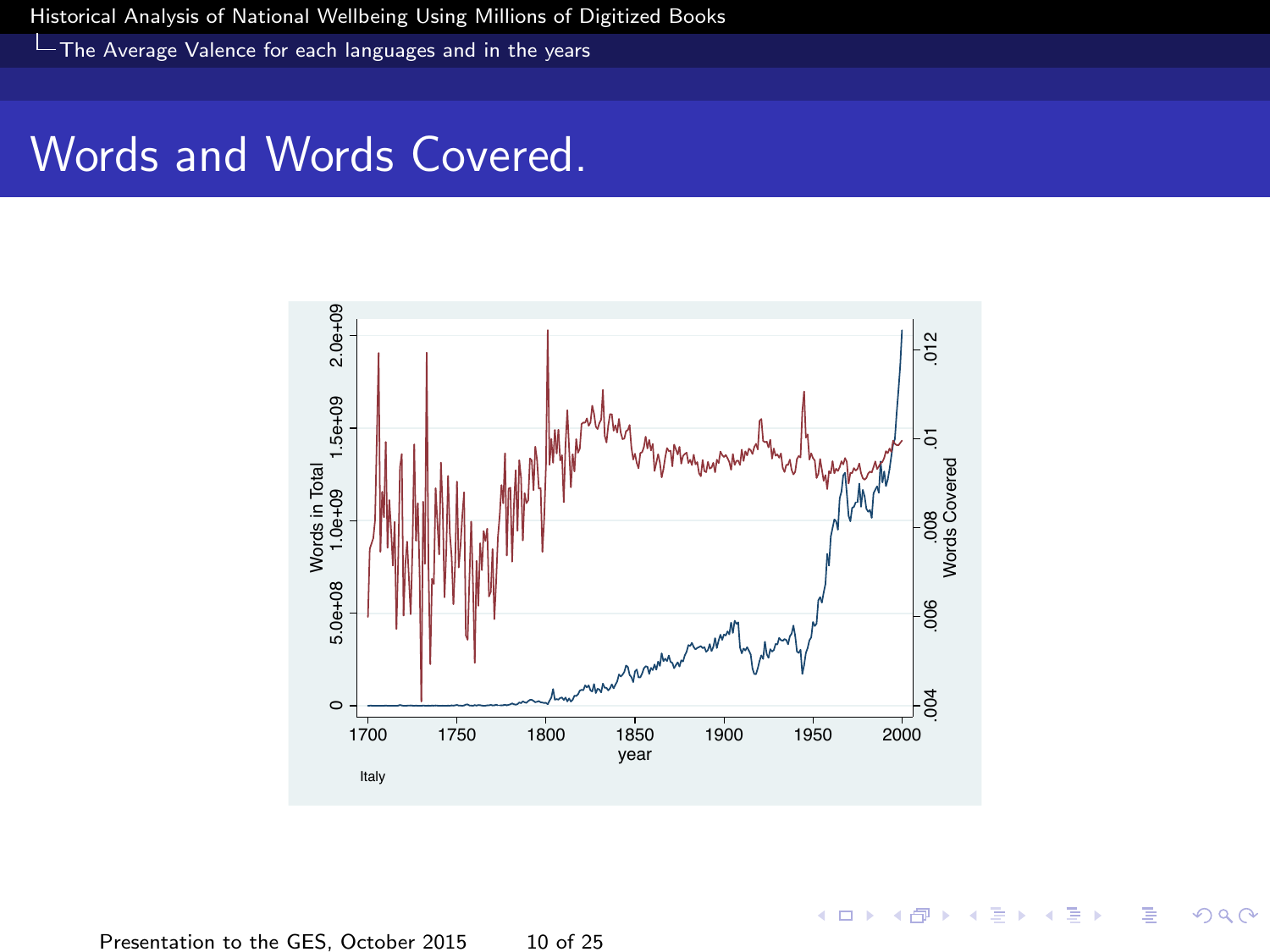<span id="page-10-0"></span>[The Average Valence for each languages and in the years](#page-10-0)

#### Words and Words Covered.



イロト イ部ト イミト イ

重 × Ε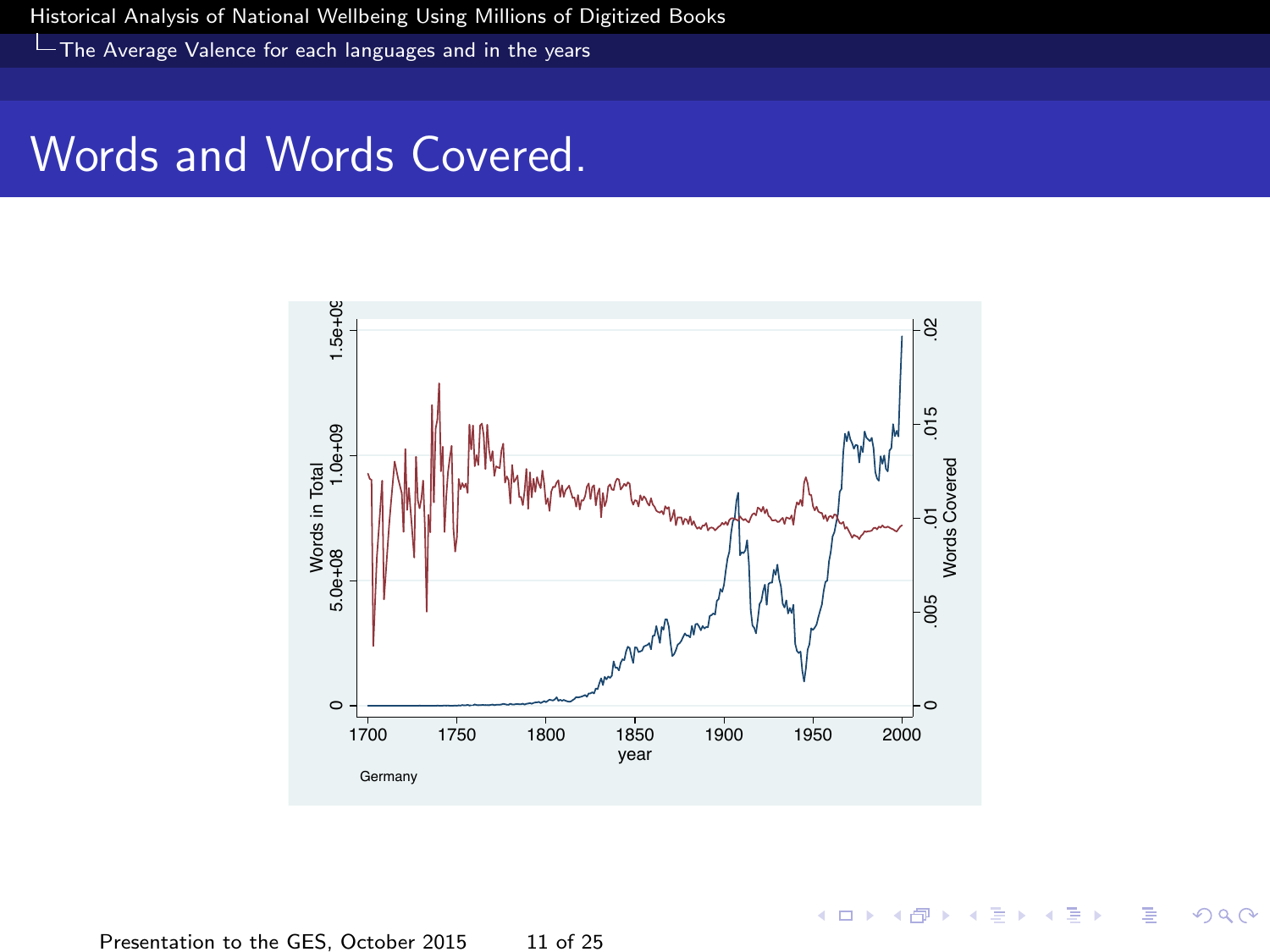<span id="page-11-0"></span>[The Average Valence for each languages and in the years](#page-11-0)

#### Words and Words Covered.



 $\leftarrow$   $\Box$   $\rightarrow$ 

 $\rightarrow$   $\oplus$   $\rightarrow$   $\rightarrow$   $\oplus$   $\rightarrow$ 

Þ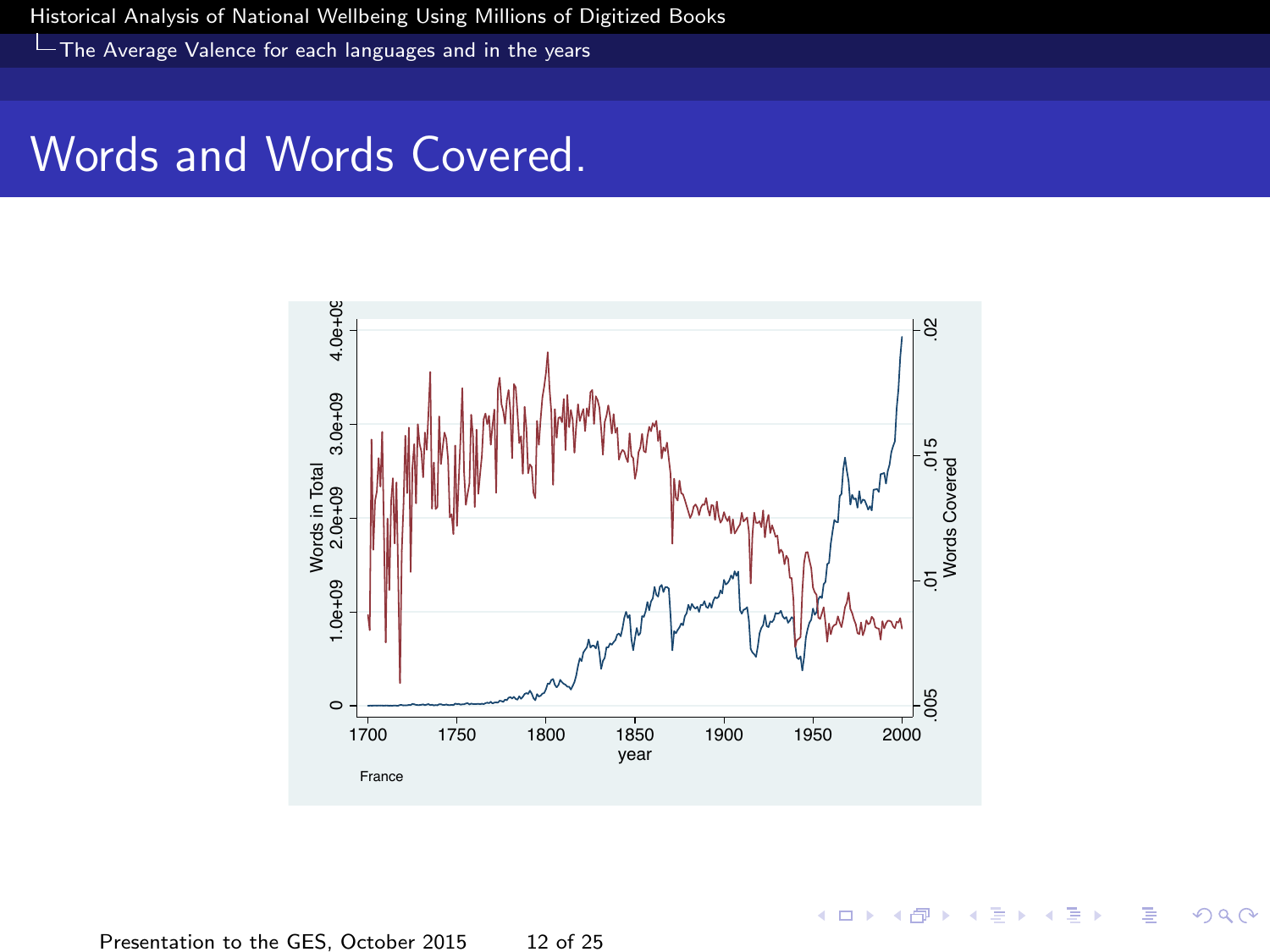<span id="page-12-0"></span>[The Average Valence for each languages and in the years](#page-12-0)

#### Words and Words Covered.



イロト イ部ト イミト イ

 $\geq$ 

Ε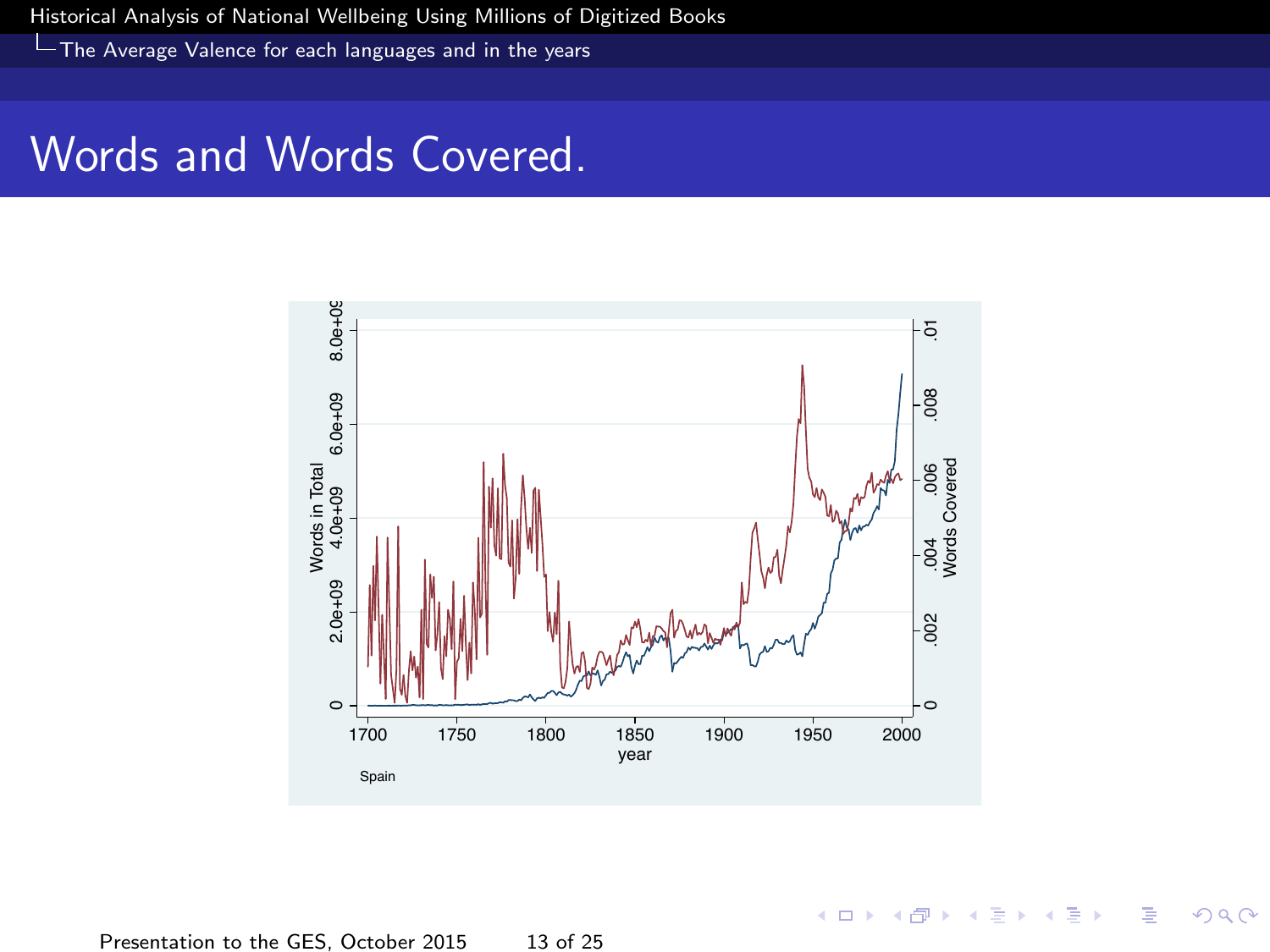<span id="page-13-0"></span>[The Average Valence for each languages and in the years](#page-13-0)

#### Evolution of the Valence in US English



**K ロ ト K 部 ト K ミ ト** 

 $\Omega$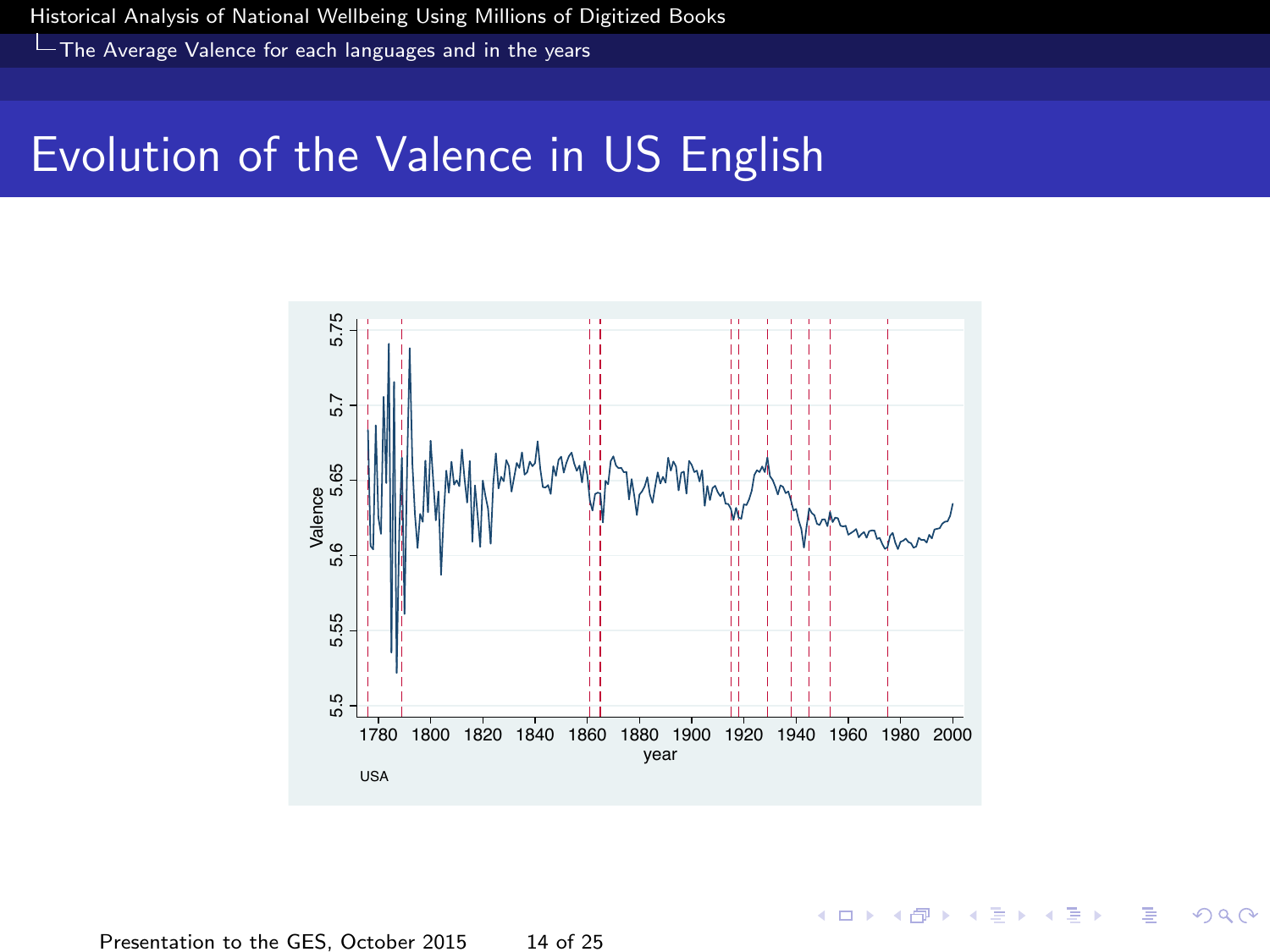<span id="page-14-0"></span>[The Average Valence for each languages and in the years](#page-14-0)

### Evolution of the Valence in British English



**KOX KARY KEY** 

Þ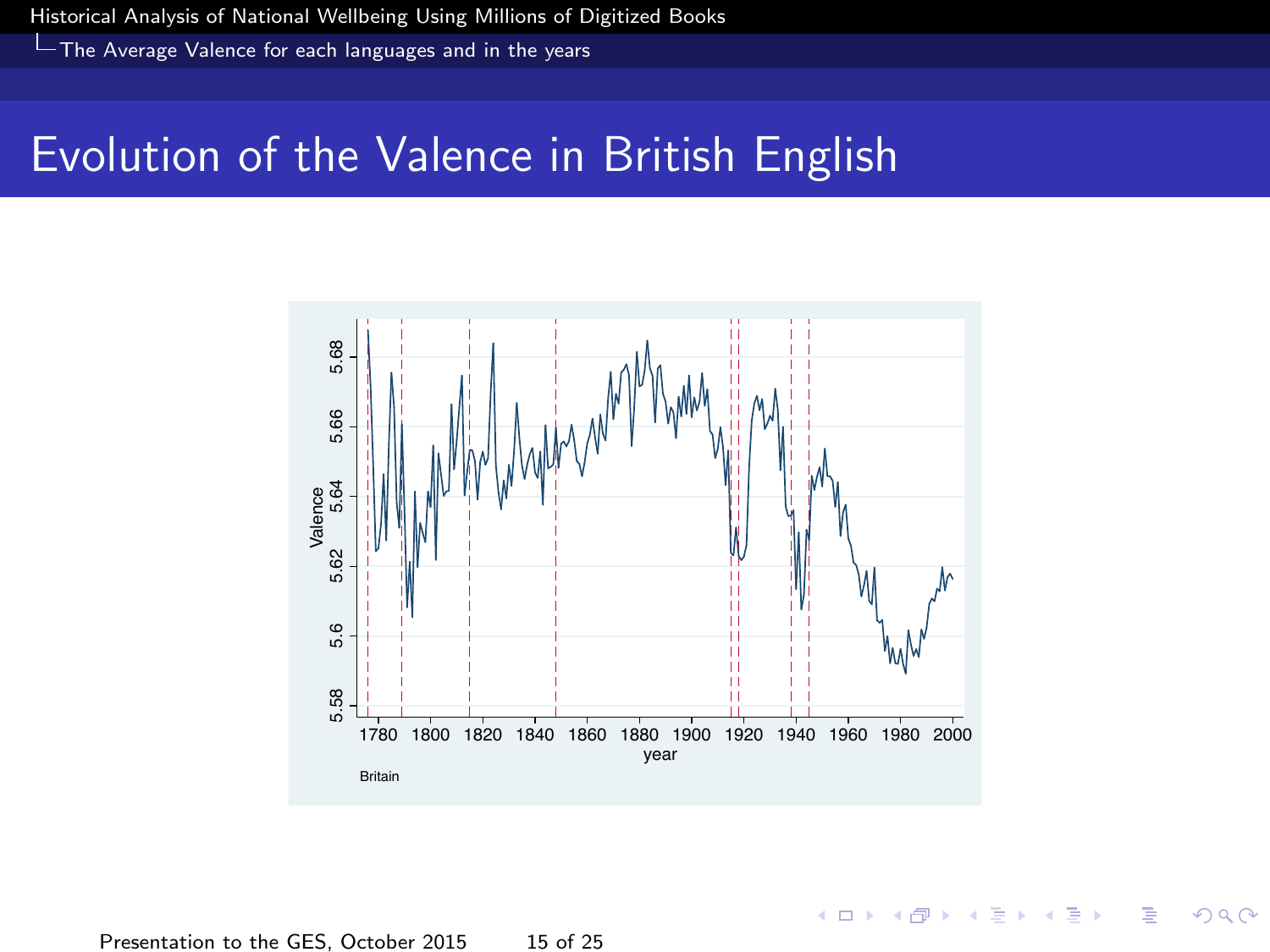<span id="page-15-0"></span>[The Average Valence for each languages and in the years](#page-15-0)

## Evolution of the Valence in German



4 ロ ト 4 何 ト 4 ヨ

J. ∍  $\Omega$ 

Presentation to the GES, October 2015 16 of 25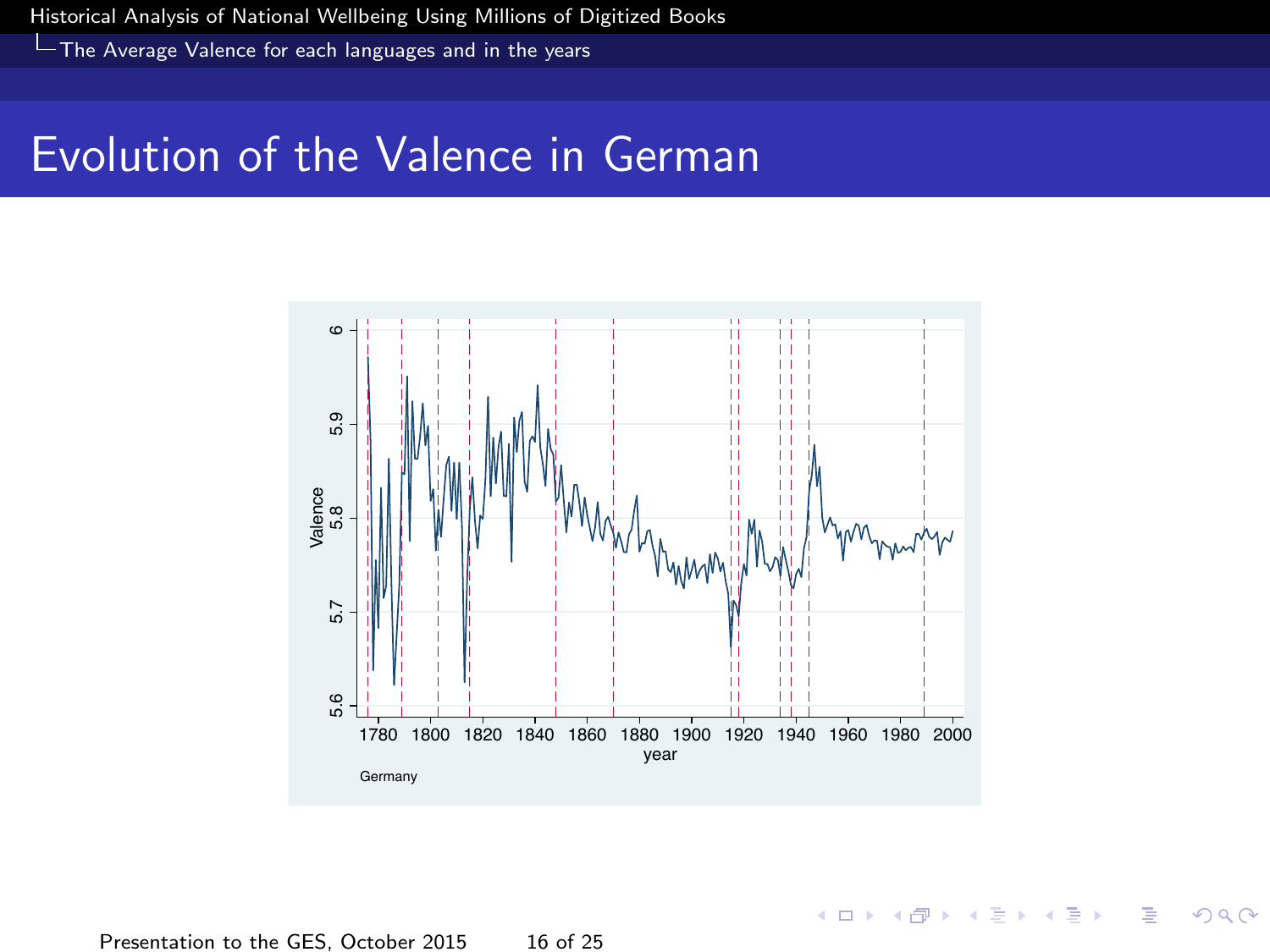<span id="page-16-0"></span>[The Average Valence for each languages and in the years](#page-16-0)

#### Evolution of the Valence in Italian



**KOX KARY KEY** 

Þ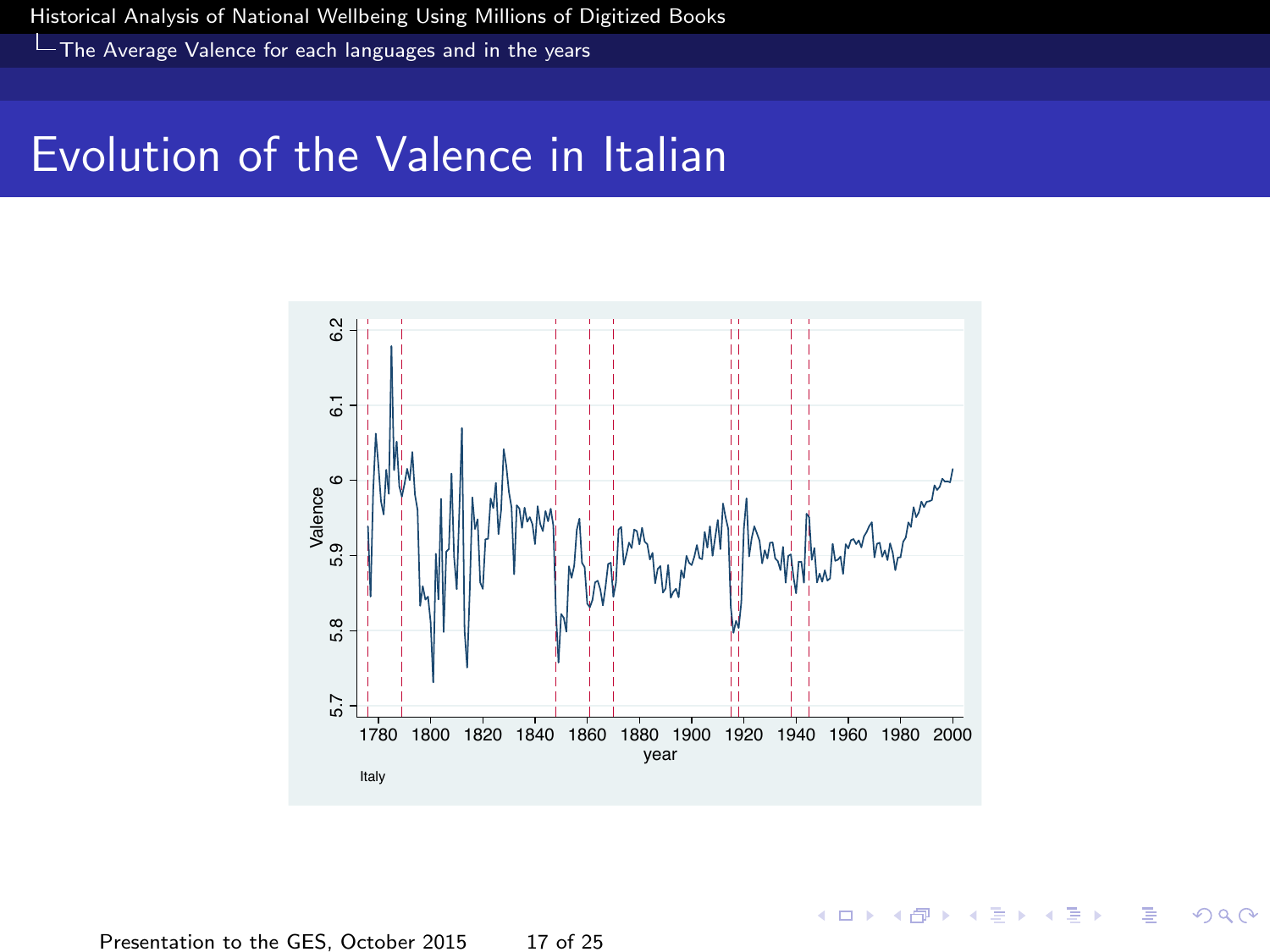<span id="page-17-0"></span>[The Average Valence for each languages and in the years](#page-17-0)

#### Evolution of the Valence in French



**KOX KARY KEY** 

Þ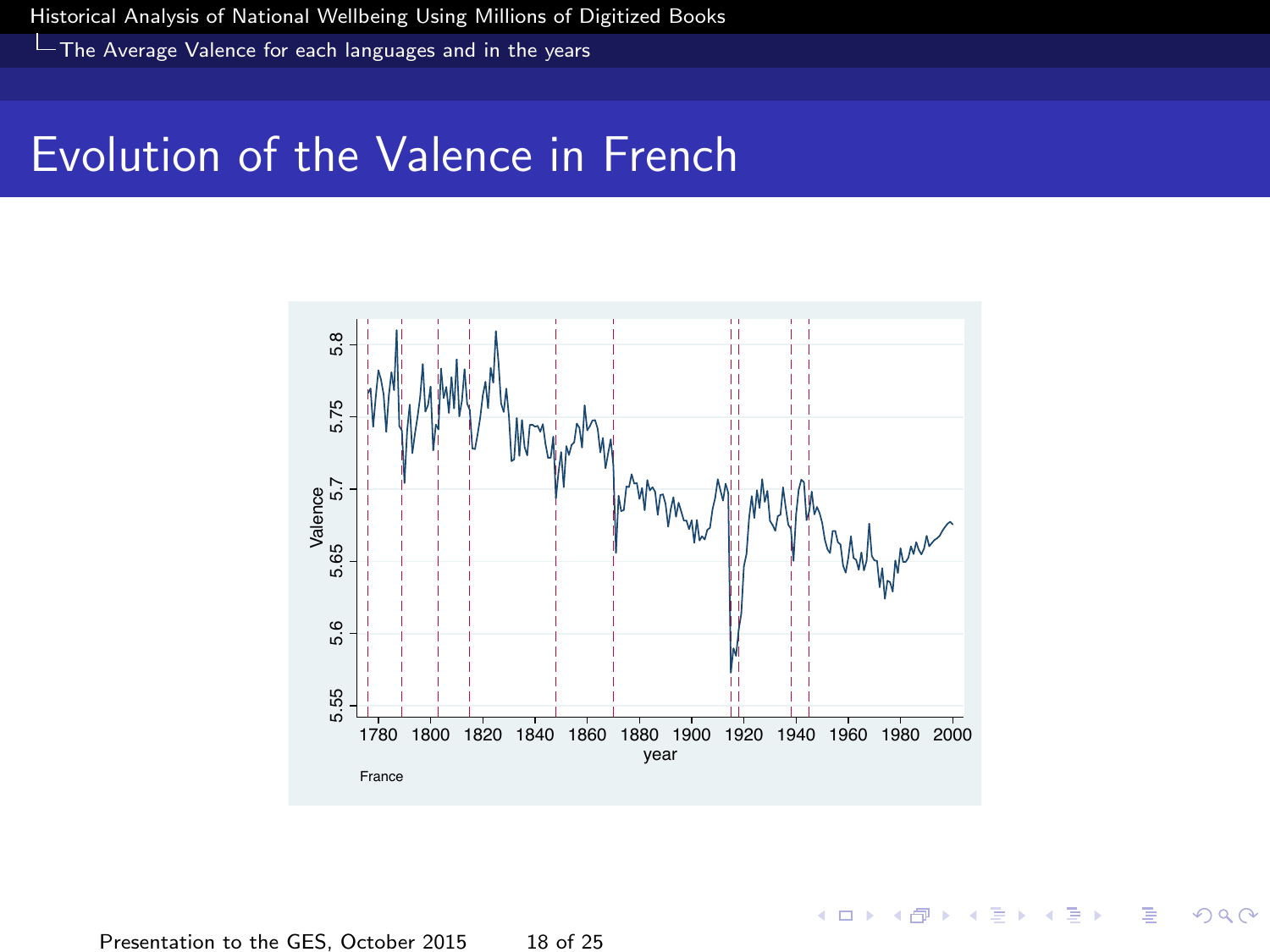<span id="page-18-0"></span>[The Average Valence for each languages and in the years](#page-18-0)

### Evolution of the Valence in Spanish



 $\leftarrow$   $\Box$ 

→ 伊 → → 毛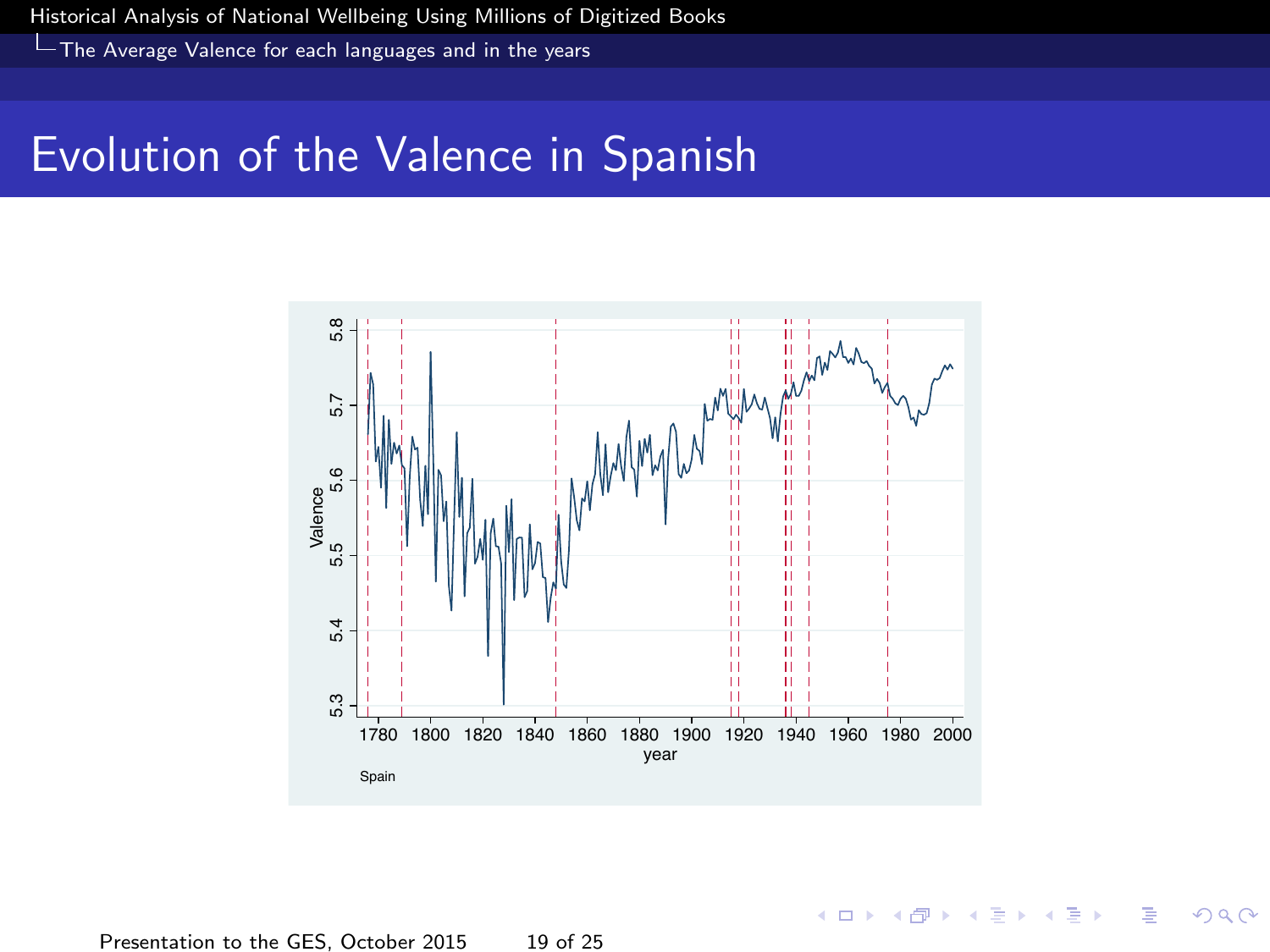<span id="page-19-0"></span>[Main Econometric Issues in the analysis of the determinants of Estimated SWB](#page-19-0)

## Country Specific Factors

- **Long-Run Biases (e.g., religion): Control for Country fixed** effect
- Books not entirely representative: Education and democracy

K ロ ▶ K @ ▶ K 할 ▶ K 할 ▶ ( 할 ) 10 Q Q Q

**Explution of literature: year and country-trend effects**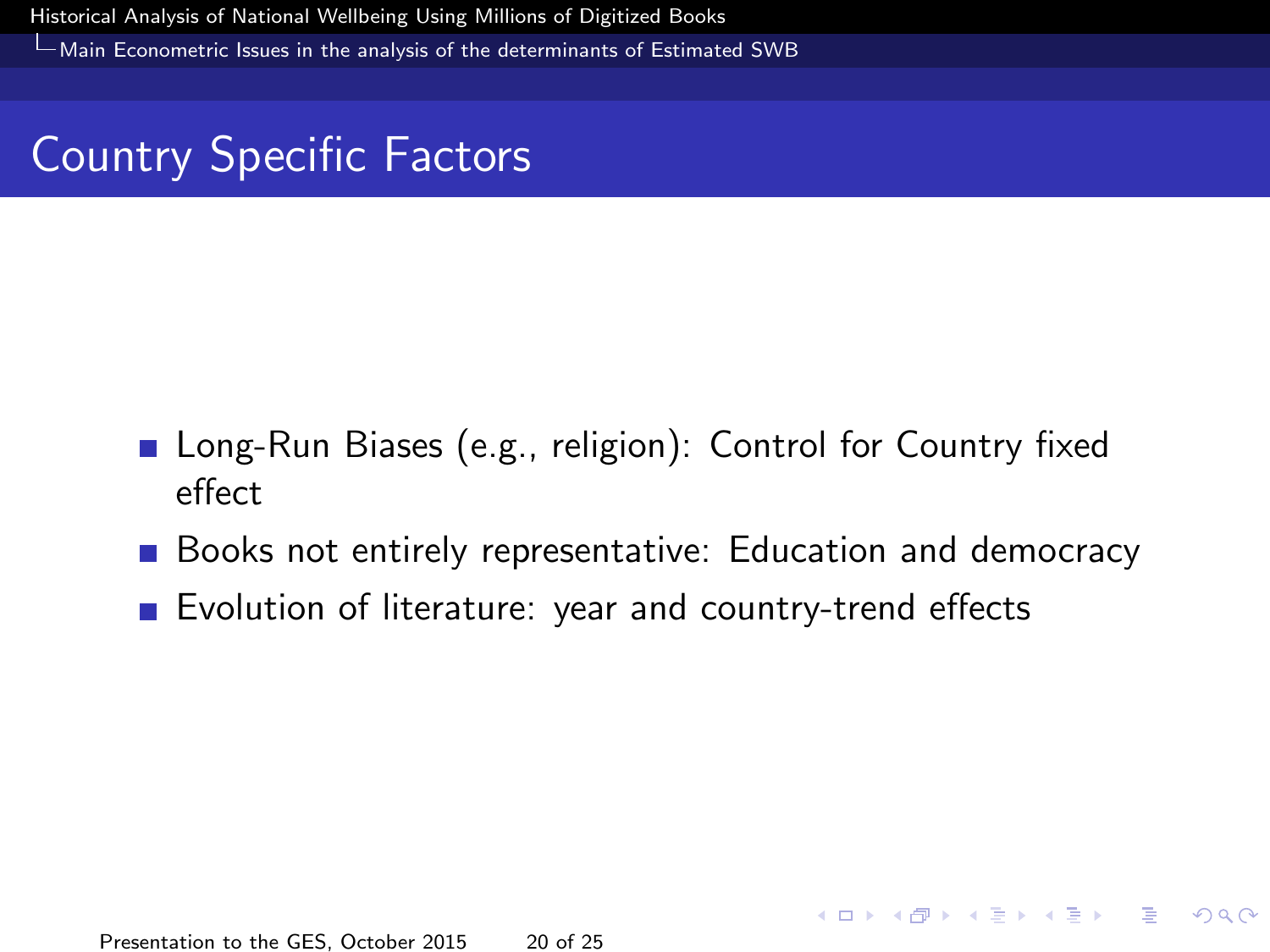<span id="page-20-0"></span>[The Determinant of the Estimated Subjective Wellbeing](#page-20-0)

#### Econometric Models

predict,  $\hat{Sat}_{i,t}$ , from the simple model:

$$
Sat_{i,t}=a_i+bVal_{i,t}, \qquad (1)
$$

**1** Year Fixed Effect:

$$
\hat{Sat}_{i,t} = \sum_{z=1}^{Z} \beta_z x_{z,i,t} + \gamma w c_{i,t} + \alpha_i + \eta_t + u_{i,t};
$$
 (2)

2 Country-Specific Trends:

$$
\hat{Sat}_{i,t} = \sum_{z=1}^{Z} \beta_z x_{z,i,t} + \gamma w c_{i,t} + \alpha_i + \delta_i t + u_{i,t}; \quad (3)
$$

K ロ ▶ K @ ▶ K 할 ▶ K 할 ▶ ( 할 ) 10 Q Q Q

Presentation to the GES, October 2015 21 of 25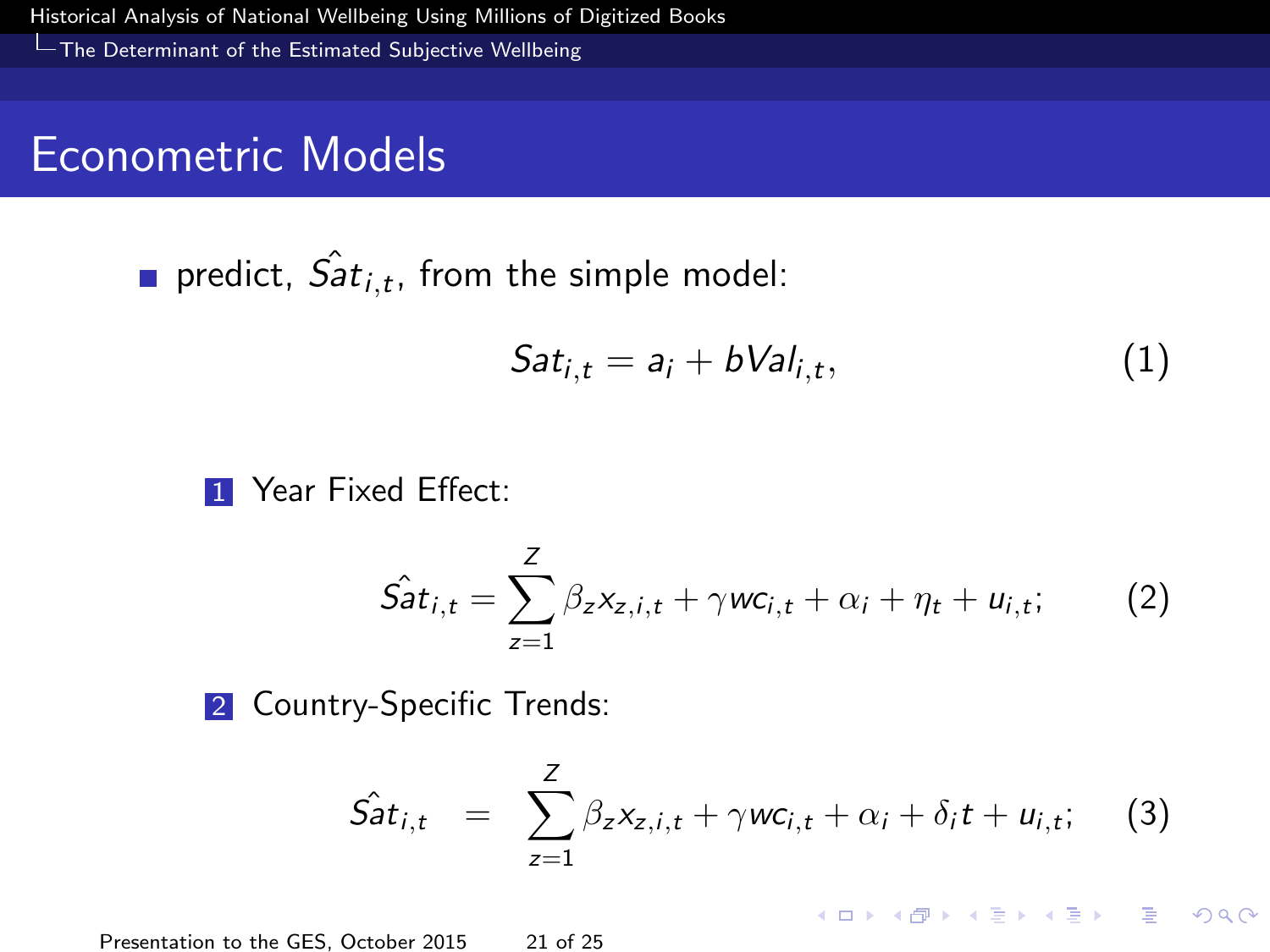<span id="page-21-0"></span>[The Determinant of the Estimated Subjective Wellbeing](#page-21-0)

#### Data

| <b>Variable</b>            | Mean      | Std. Dev. | Min.      | Max.      | N    |
|----------------------------|-----------|-----------|-----------|-----------|------|
| Valence                    | 5.72      | 0.114     | 5.302     | 6.07      | 1259 |
|                            |           |           |           |           |      |
| Life Satisfaction          | 2.984     | 0.175     | 2.52      | 3.248     | 190  |
| per capita GDP (Maddison)  | 6771.196  | 6362.951  | 1007.867  | 31357     | 984  |
| per capita GDP (Penn)      | 25064.164 | 6553.946  | 13069.197 | 43511.594 | 232  |
| Life Expectancy            | 59.771    | 14.774    | 25.81     | 82.400    | 798  |
| External Conflict          | 0.427     | 0.495     | 0         |           | 1206 |
| Internal Conflict          | 0.111     | 0.314     | $\Omega$  |           | 1206 |
| Democracy                  | 3.983     | 6.548     | $-10$     | 10        | 1079 |
| Govern. Debt (in % of GDP) | 68.793    | 52.352    | 0.003     | 261.759   | 885  |
| Inflation                  | 4.212     | 18.43     | $-67.605$ | 344.569   | 1202 |
| Education Inequality       | 26.964    | 19.559    | 6.111     | 98.935    | 784  |
| Words Covered              | 0.049     | 0.057     | 0         | 0.191     | 1259 |

#### Table: Main Variables

Presentation to the GES, October 2015 22 of 25

K ロ > K 레 > K 코 > K 코 > - 코 - YO Q Q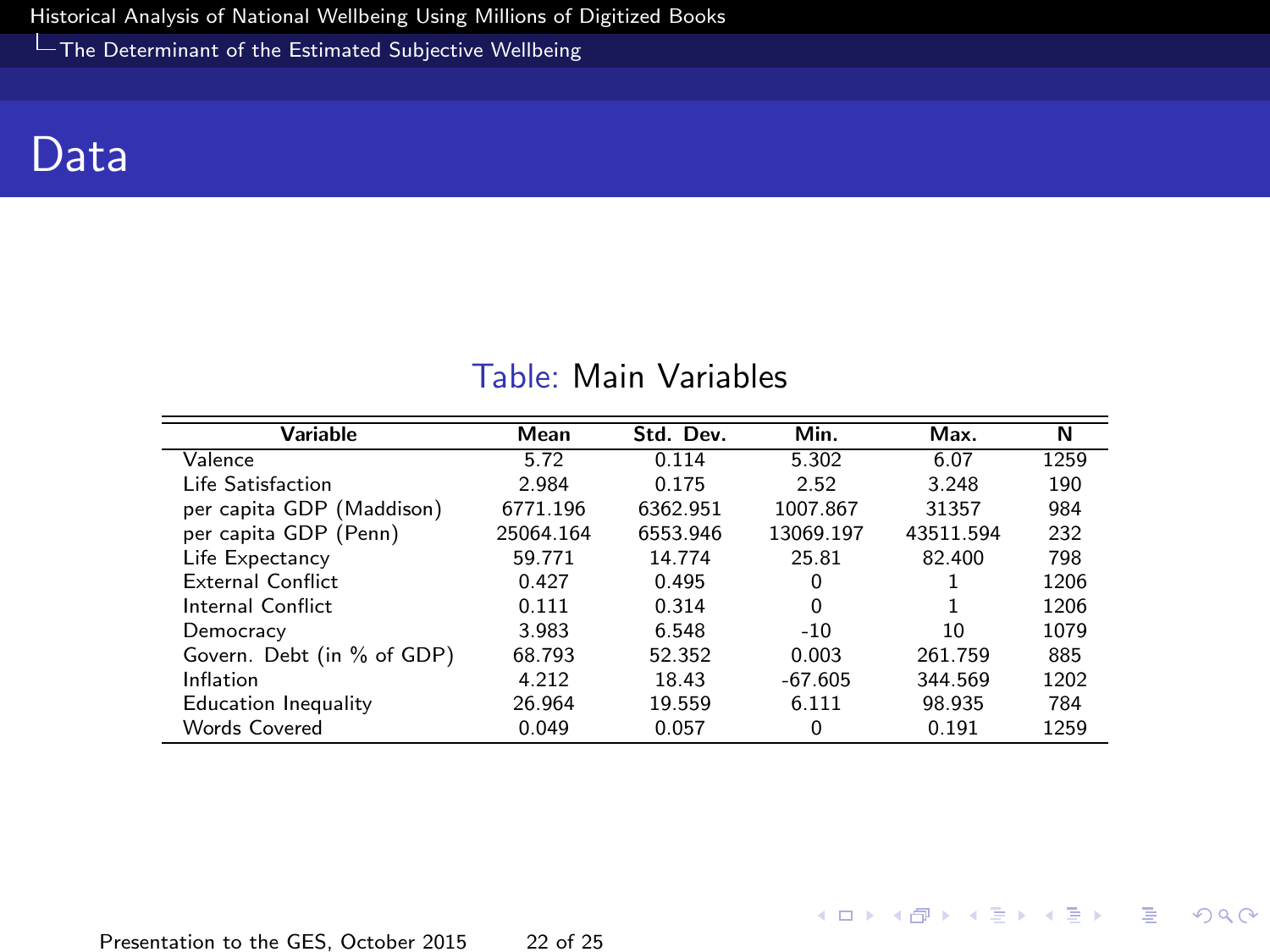<span id="page-22-0"></span>[The Determinant of the Estimated Subjective Wellbeing](#page-22-0)

### Determinants of the Estimated Subjective Wellbeing

|                             | GDP and Life Expect. |              | Confl. and Ineq. |              | W/O Spain and France |              |
|-----------------------------|----------------------|--------------|------------------|--------------|----------------------|--------------|
|                             | Year FE              | Trends       | Year FE          | Trends       | Year FE              | Trends       |
|                             | $b$ /se              | $b$ /se      | $b$ /se          | $b$ /se      | $b$ /se              | $b$ /se      |
| Life Expectancy             | $0.2591***$          | $0.1186***$  | $0.2500***$      | $0.0978**$   | $0.3463***$          | $0.1795***$  |
|                             | (0.0395)             | (0.0362)     | (0.0410)         | (0.0475)     | (0.0548)             | (0.0644)     |
| GDP                         | $0.0470***$          | $0.0231**$   | $0.0338*$        | 0.0067       | $0.1199***$          | $0.0759***$  |
|                             | (0.0168)             | (0.0101)     | (0.0185)         | (0.0124)     | (0.0247)             | (0.0175)     |
| Internal Conflict           |                      |              | $-0.0200***$     | $-0.0190***$ | $-0.0185**$          | $-0.0300***$ |
|                             |                      |              | (0.0066)         | (0.0051)     | (0.0081)             | (0.0039)     |
| <b>External Conflict</b>    |                      |              | $-0.0066$        | $-0.0083**$  | $-0.0023$            | $-0.0118**$  |
|                             |                      |              | (0.0048)         | (0.0042)     | (0.0066)             | (0.0051)     |
| <b>Education Inequality</b> |                      |              | 0.0005           | 0.0102       | 0.0180               | 0.0066       |
|                             |                      |              | (0.0055)         | (0.0075)     | (0.0118)             | (0.0088)     |
| Democracy                   | $-0.0137***$         | $-0.0184***$ | $-0.0097$        | $-0.0147***$ | $0.0253***$          | 0.0014       |
|                             | (0.0052)             | (0.0041)     | (0.0061)         | (0.0049)     | (0.0072)             | (0.0043)     |
| Trend USA                   |                      | $-0.0017***$ |                  | $-0.0013***$ |                      | $-0.0032***$ |
|                             |                      | (0.0003)     |                  | (0.0004)     |                      | (0.0006)     |
| <b>Trend Britain</b>        |                      | $-0.0016***$ |                  | $-0.0014***$ |                      | $-0.0033***$ |
|                             |                      | (0.0003)     |                  | (0.0004)     |                      | (0.0006)     |
| <b>Trend Germany</b>        |                      | $-0.0006$    |                  | 0.0001       |                      | $-0.0016**$  |
|                             |                      | (0.0004)     |                  | (0.0005)     |                      | (0.0007)     |
| Trend Italy                 |                      | $-0.0003$    |                  | 0.0002       |                      | $-0.0021***$ |
|                             |                      | (0.0004)     |                  | (0.0006)     |                      | (0.0008)     |
| <b>Trend France</b>         |                      | $-0.0013***$ |                  | $-0.0009**$  |                      |              |
|                             |                      | (0.0002)     |                  | (0.0004)     |                      |              |
| <b>Trend Spain</b>          |                      | $-0.0014***$ |                  | $-0.0009$    |                      |              |
|                             |                      | (0.0005)     |                  | (0.0007)     |                      |              |
| Country FE                  | Yes                  | Yes          | Yes              | Yes          | Yes                  | Yes          |
| Year FF                     | Yes                  | No           | Yes              | No           | Yes                  | No           |
| <b>Words Covered</b>        | Yes                  | Yes          | Yes              | Yes          | Yes                  | Yes          |
| r2                          | 0.973                | 0.966        | 0.973            | 0.969        | 0.989                | 0.982        |
| N                           | 692                  | 692          | 605              | 605          | 377                  | 377          |

Presentation to the GES, October 2015 23 of 25

 $QQ$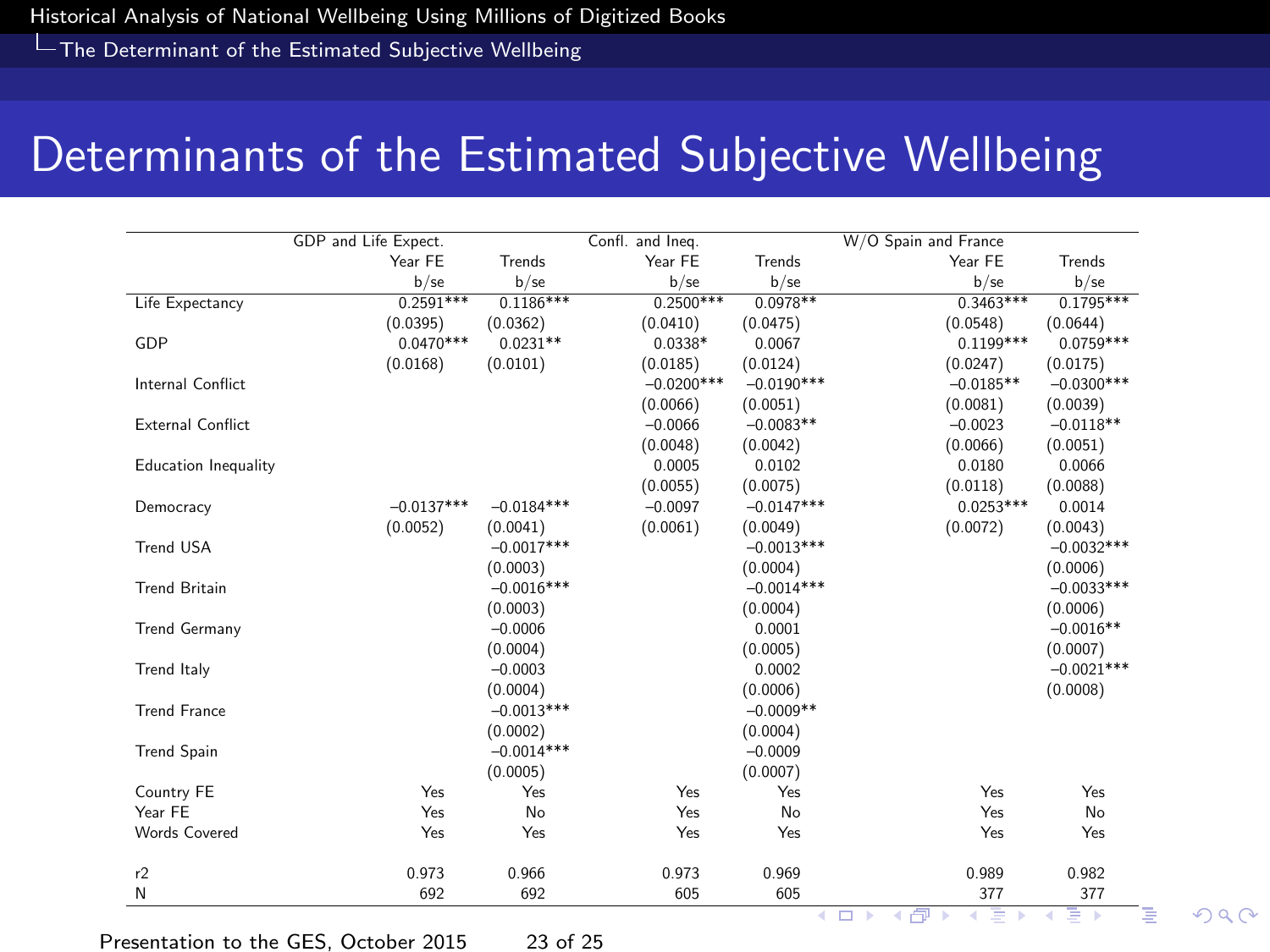<span id="page-23-0"></span>[The Determinant of the Estimated Subjective Wellbeing](#page-23-0)

# The Effect of Public Debt and Inflation on Estimated Subjective Wellbeing

|                             | Debt         |              | with Inflation |              | W/O Spain and France |              |
|-----------------------------|--------------|--------------|----------------|--------------|----------------------|--------------|
|                             | Year FE      | Trends       | Year FE        | Trends       | Year FE              | Trends       |
|                             | $b$ /se      | $b$ /se      | $b$ /se        | b/sec        | $b$ /se              | $b$ /se      |
| Life Expectancy             | $0.3292***$  | $0.1138**$   | $0.3615***$    | 0.0859       | $0.3292***$          | $0.1138**$   |
|                             | (0.0501)     | (0.0562)     | (0.0548)       | (0.0538)     | (0.0501)             | (0.0562)     |
| GDP                         | $0.0396*$    | 0.0258       | $0.0350*$      | 0.0165       | $0.0396*$            | 0.0258       |
|                             | (0.0212)     | (0.0160)     | (0.0191)       | (0.0161)     | (0.0212)             | (0.0160)     |
| Internal Conflict           | $-0.0272***$ | $-0.0227***$ | $-0.0277***$   | $-0.0230***$ | $-0.0272***$         | $-0.0227***$ |
|                             | (0.0061)     | (0.0049)     | (0.0061)       | (0.0050)     | (0.0061)             | (0.0049)     |
| <b>External Conflict</b>    | $-0.0035$    | $-0.0081*$   | $-0.0083$      | $-0.0086**$  | $-0.0035$            | $-0.0081*$   |
|                             | (0.0051)     | (0.0044)     | (0.0053)       | (0.0043)     | (0.0051)             | (0.0044)     |
| <b>Education Inequality</b> | $-0.0002$    | 0.0087       | 0.0012         | 0.0090       | $-0.0002$            | 0.0087       |
|                             | (0.0056)     | (0.0073)     | (0.0059)       | (0.0073)     | (0.0056)             | (0.0073)     |
| Govern. Debt                | 0.0042       | $0.0113***$  | $0.0079**$     | $0.0104***$  | 0.0042               | $0.0113***$  |
|                             | (0.0032)     | (0.0028)     | (0.0034)       | (0.0029)     | (0.0032)             | (0.0028)     |
| Inflation                   |              |              | $0.0625***$    | $-0.0356$    |                      |              |
|                             |              |              | (0.0176)       | (0.0300)     |                      |              |
| Democracy                   | $-0.0078$    | $-0.0128**$  | $-0.0106*$     | $-0.0122**$  | $-0.0078$            | $-0.0128**$  |
|                             | (0.0059)     | (0.0054)     | (0.0057)       | (0.0056)     | (0.0059)             | (0.0054)     |
| <b>Trend USA</b>            |              | $-0.0019***$ |                | $-0.0015***$ |                      | $-0.0019***$ |
|                             |              | (0.0005)     |                | (0.0005)     |                      | (0.0005)     |
| <b>Trend Britain</b>        |              | $-0.0018***$ |                | $-0.0015***$ |                      | $-0.0018***$ |
|                             |              | (0.0005)     |                | (0.0005)     |                      | (0.0005)     |
| <b>Trend Germany</b>        |              | $-0.0005$    |                | $-0.0002$    |                      | $-0.0005$    |
|                             |              | (0.0006)     |                | (0.0005)     |                      | (0.0006)     |
| <b>Trend Italy</b>          |              | $-0.0003$    |                | 0.0001       |                      | $-0.0003$    |
|                             |              | (0.0007)     |                | (0.0007)     |                      | (0.0007)     |
| <b>Trend France</b>         |              | $-0.0012**$  |                | $-0.0009*$   |                      | $-0.0012**$  |
|                             |              | (0.0005)     |                | (0.0005)     |                      | (0.0005)     |
| <b>Trend Spain</b>          |              | $-0.0014$    |                | $-0.0009$    |                      | $-0.0014$    |
|                             |              | (0.0009)     |                | (0.0008)     |                      | (0.0009)     |
| Country FE                  | Yes          | Yes          | Yes            | Yes          | Yes                  | Yes          |
| Year FE                     | Yes          | No           | Yes            | No           | Yes                  | No           |
| <b>Words Covered</b>        | Yes          | Yes          | Yes            | Yes          | Yes                  | Yes          |
| r2                          | 0.978        | 0.973        | 0.978          | 0.973        | 0.978                | 0.973        |
| N                           | 565          | 565          | 548            | 548          | $565 -$<br>d.        | $565 -$      |

 $QQ$ 

画

Presentation to the GES, October 2015 24 of 25